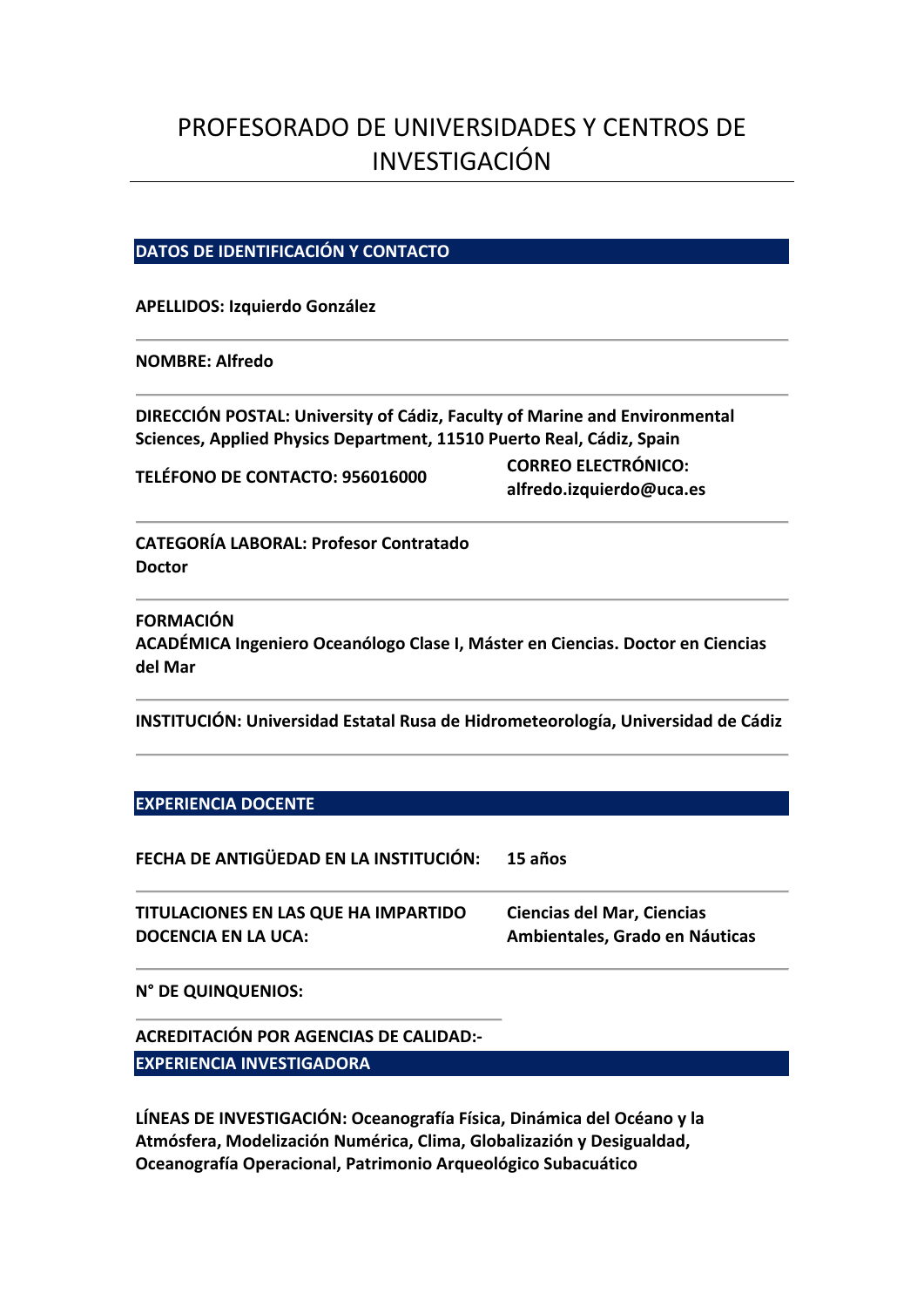**RESULTADOS RELEVANTES: (Proyectos de investigación, publicaciones, aportaciones en congresos, etc.)** 

- T. Fernández‐Montblanc, A. Izquierdo, M. Bethencourt: *Scattered shipwreck site prospection: the combined use of numerical modeling and documentary research (Fougueux, 1805)*. Archaeological and Anthropological Sciences 06/2016; DOI:10.1007/s12520‐016‐0348‐6
- Manuel Bethencourt, T. Fernandez‐Montblanc, A. Izquierdo: *Evolution of a shallow water wave‐ dominated shipwreck site: Fougueux (1805), Gulf of Cadiz*. Geoarchaeology 10/2015; In press. DOI:10.1002/gea.21565
- Dmitry V. Sein, Uwe Mikolajewicz, Matthias Gröger, Irina Fast, William Cabos, Joaquim G. Pinto, Stefan Hagemann, Tido Semmler, Alfredo Izquierdo, Daniela Jacob: *Regionally coupled atmosphere ‐ ocean ‐ sea ice ‐ marine biogeochemistry model ROM: 1. Description and validation*. Journal of Advances in Modeling Earth Systems 02/2015; 7(1). DOI:10.1002/2014MS000357
- Carlos J. González, Öscar Álvarez, Rafael Mañanes, Alfredo Izquierdo, Miguel Bruno, Juan J. Gomiz, Jamal Chioua, Laura López: *Baroclinic M2 tidal circulation in Algeciras Bay and its implications for the water exchange with the Strait of Gibraltar: Observational and 3‐D model results*. Journal of Geophysical Research: Oceans 10/2013; 118(10):5398‐5411. DOI:10.1002/jgrc.20404
- Oscar Álvarez, Carlos J. GonzáLez, Rafael MañAnes, Laura López, Miguel Bruno, Alfredo Izquierdo, Jesús Gómez‐Enri, Manuel Forero: *Analysis of short‐period internal waves using wave‐induced surface displacement: A 3D model approach in Algeciras Bay and the Strait of Gibraltar*. Journal of Geophysical Research: Oceans 12/2011; 116(C12):12033‐. DOI:10.1029/2011JC007393
- Agueda Vázquez, Miguel Bruno, Alfredo Izquierdo, Diego Macías, Antonio Ruiz‐Cañavate: *Meteorologically forced subinertial flows and internal wave generation at the main sill of the Strait of Gibraltar*. Deep Sea Research Part I Oceanographic Research Papers 10/2008; 55(10):1277-1283. DOI:10.1016/j.dsr.2008.05.008
- D. Macías, A.P. Martin, J. García‐Lafuente, C.M. García, A. Yool, M. Bruno, A. Vázquez‐Escobar, A. Izquierdo, D.V. Sein, F. Echevarría: *Mixing and biogeochemical effects induced by tides at on the Atlantic‐Mediterranean flow in the Strait of Gibraltar*. Progress In Oceanography 04/2007; DOI:10.1016/j.pocean.2007.04.006
- A. Vazquez, N. Stashchuk, V. Vlasenko, M. Bruno, A. Izquierdo, P. C. Gallacher: *Evidence of Multimodal Structure of the Baroclinic Tide in the Strait of Gibraltar*. Geophysical Research Letters 09/2006; 33(17):7. DOI:10.1029/2006GL026806
- B.A. Kagan, O. Alvarez, A. Izquierdo: *Weak wind‐wave/tide interaction over fixed and moveable bottoms: A formulation and some preliminary results*. Continental Shelf Research 05/2005; 25(7‐25):753‐ 773. DOI:10.1016/j.csr.2004.09.021
- Peter Brandt, Angelo Rubino, Dmitry V. Sein, Burkard Baschek, Alfredo Izquierdo, And, Jan O. Backhaus: *Sea Level Variations in the Western Mediterranean Studied by a Numerical Tidal Model of the Strait of Gibraltar*. Journal of Physical Oceanography 02/2004; 34(2). DOI:10.1175/1520‐ 0485(2004)034<0433:SLVITW>2.0.CO;2
- B. A. Kagan, O. Álvarez, A. Izquierdo, R. Mananes, B. Tejedor, L. Tejedor: *Weak wave/tide interaction in suspended sediment‐stratified flow: A case study*. Estuarine Coastal and Shelf Science 04/2003; 56(5):989‐1000. DOI:10.1016/S0272‐7714(02)00306‐2
- B. A. Kagan, O. Álvarez, A. Izquierdo, R. Mañanes, B. Tejedor, L. Tejedor: *Weak wind‐wave/tide interaction over a moveable bottom: Results of numerical experiments in Cádiz Bay*. Continental Shelf Research 03/2003; 23(5):435‐456. DOI:10.1016/S0278‐4343(02)00223‐6
- A Izquierdo, L Tejedor, D.V Sein, J.O Backhaus, P Brandt, A Rubino, B.A Kagan: *Control Variability and Internal Bore Evolution in the Strait of Gibraltar: A 2‐D Two‐Layer Model Study*. Estuarine Coastal and Shelf Science 11/2001; DOI:10.1006/ecss.2000.0706
- B.A. Kagan, L. Tejedor, O. Álvarez, A. Izquierdo, B. Tejedor, R. Mañanes: *Weak wave‐tide interaction formulation and its application to Cádiz Bay*. Continental Shelf Research 04/2001; DOI:10.1016/S0278‐4343(00)00099‐6